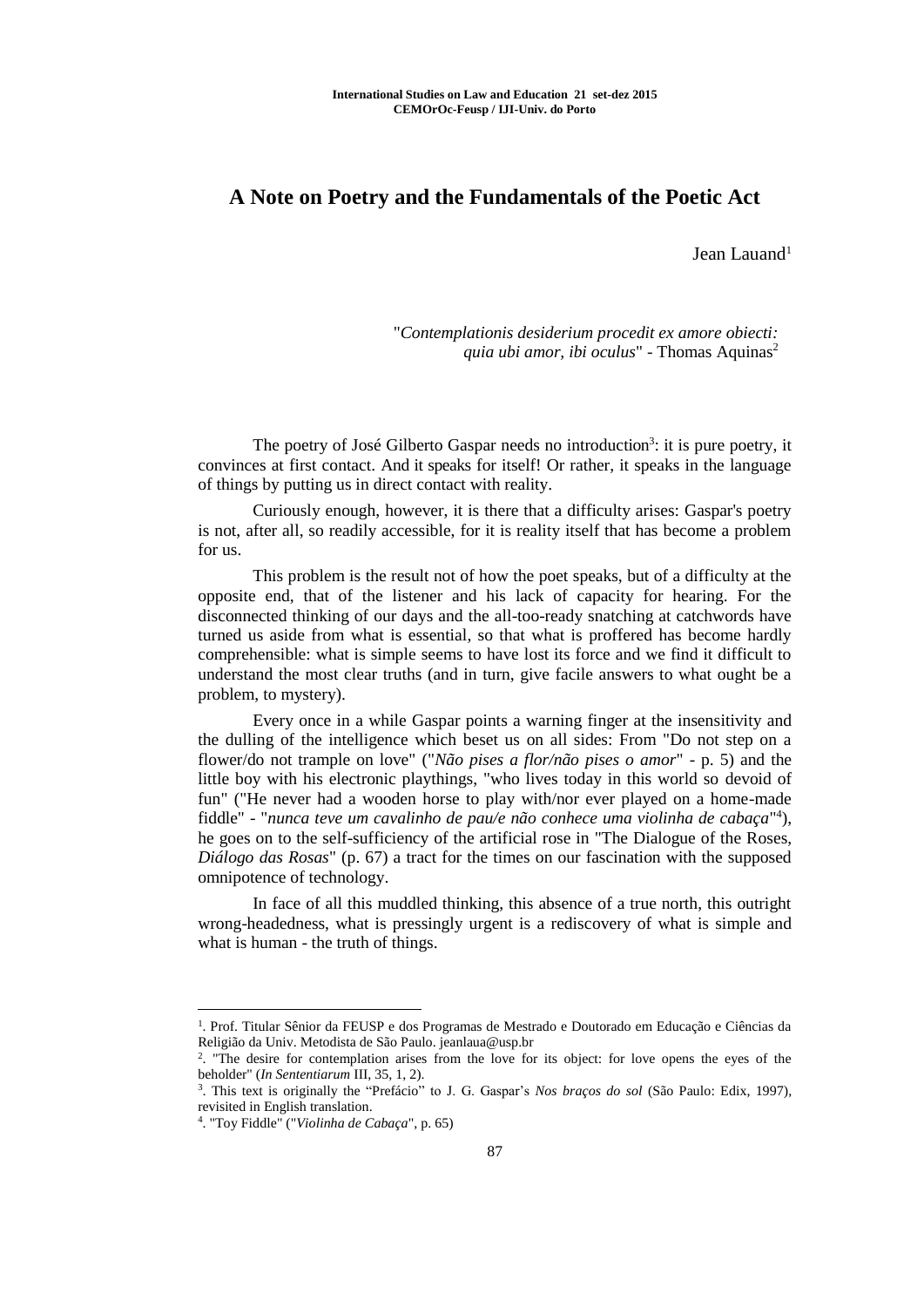This is precisely what poetry is all about, and on this point - as the classical philosophers Aristotle and Aquinas affirm - the poet is akin to the philosopher "*uterque circa mirandum versatur*" <sup>5</sup> both are in the thrall to *mirandum*, to that which excites a sense of wonder.

This affirmation, that wonder is the principle of the act of philosophy/poetry admiratio est principium philosophandi<sup>6</sup>, says Aquinas<sup>7</sup> is at the same time an affirmation of a commitment with the simplest everyday reality. A dulling of the spirit occurs when man is no more capable of wonder, or needs the sensational, the bizarre, to provoke in himself a substitute for true wonder, in other words, when he needs *ersatz* wonder: "To apprehend in the ordinary, the everyday, that which is uncommon and not the humdrum everyday, *mirandum*, that is the principle of philosophy [....] both the philosopher and the poet concern themselves with the marvellous"<sup>8</sup>. The poet, then, as Gaspar shows clearly in "I Don't Know, *Não Sei*" (p. 72), finds his material in the plainest of realities, in a drop of water, even:

> I have for a long time been noticing Observing with interest, what a beautiful thing is nature! The night dew falls and starts forming, suddenly, Just a tiny drop of water, and how much beauty there is

Just one tiny drop of water, and suddenly there is so much poetry.

*Já há muito tempo que eu venho reparando, Com interesse observando, como é bela a natureza ! Cai o sereno e vai formando, de repente, Uma gotinha somente a mostrar tanta beleza. Equilibrando-se, ela desceu pelo arame E, na folha do inhame, foi cair com o calor. Desceu dançando, que bonito o seu bailado Pelo Sol iluminado, seu vestido é furta-cor. (...) De uma gota, de repente, vejam só quanta poesia*<sup>9</sup> *.*

The secret is that the poet looks $10$  while others merely see....

It is the "sublime gift"<sup>11</sup>, which Gaspar describes again in "Judgement -*Parecer*" (p. 76): it is "winged" and "navigates" the seas of thought. It is a question of sensitivity: It is not that the poet inhabits a different world<sup>12</sup>, but that he sees - with wonder in his eyes - the meaning and the beauty that exist day after day in the same reality.

1

............................

<sup>5</sup> . *In Metaph.* I, 3, 4.

<sup>6</sup> . *Summa Theologiae* I-II, 41, 4 ad 5.

<sup>7</sup> . Both Plato (*Teeteto*, 155d) and Aristotle (*Metaph.*, A, 2, 982b) had affirmed that wonder is the *arkhé* (the principle) of philosophy.

<sup>8</sup> . Pieper, Josef *Was heisst Philosophieren?*, München, Kösel, 8a. ed. 1980, p. 63.

<sup>9</sup> . "The Tiny Drop of Water - *A Gotinha*" (p. 17).

<sup>10</sup>. "Look with attention" is what the verse in "Message, *Mensagem*" says again (p. 15).

<sup>11</sup>. "The Gift , *O dom*" (p. 34).

<sup>12</sup>. "Parecer" begins by affirming, "Sing, Poet, yours is another world. *Canta, Poeta, que teu mundo é outro*". It is - as the poem itself shows - the same world but lived in on a "larger scale, *dimensão maior*", and that is what gives the poet possession of "all that exists": he looks while everyone else merely sees.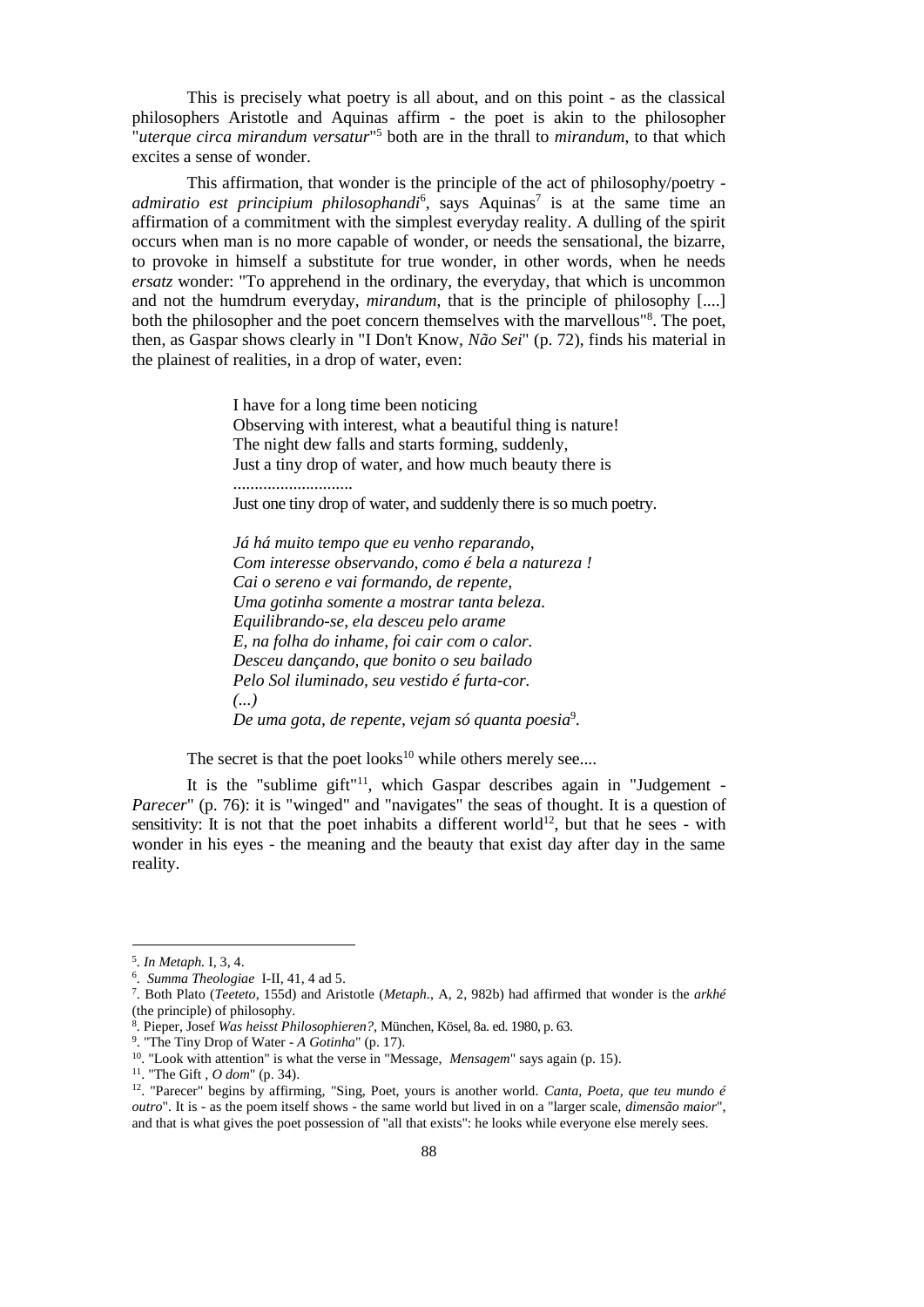For us, however, reality has ceased to be an object of wonder, and has become nothing but a dull and colourless thing<sup>13</sup>. The unpretentious simplicity of poetic values eludes contemporary man, a creature stifled by a consumer and mass mentality which has given him the illusion of self-sufficiency in a world made his creature by technology - with all its flash and "special effects" - but which has left him discontented and with a sour taste in his mouth: it is not for nothing that "sophisticated" is derived from "sophist".

Where are the roots to be found of this stifling of both genuine philosophy and the poetic act? The clue can be found in Hölderlin's<sup>14</sup> very much to the point: "Of what use are poets in times of penury?"

Our difficulty in understanding poetry - and it is symptomatic that great poets are so scarce in present-day Brazil! - lies above all in a true appraisal of this penury: "Our times", says Heidegger, "can hardly understand the question; how are we to understand the answer given by Hölderlin?". And Hölderlin's answer coincides exactly with the essence of the great classical tradition of aesthetics: that penury is absence. The penury of our times has nothing to do with material want, but with the absence of meaning, absence of being, and the absence for us now of God, who might possibly exist, but *in anderer Welt*, "in another world", not in ours.

True poetry, in the last resort, can only flourish as affirmation, as the expression of its witness to the world, and the beauty<sup>15</sup>.

"But", to return to Hölderlin's poem, "ah, my friend, we have arrived too late.... yes there still are Gods, but they are above us [....] What do I mean? I don't know. Of what use are poets in times of penury?". This absence should not be regarded as a lament resulting from a facile sentimentality: it has a deep, solid content perceived intuitively by Gaspar and expressed in his poetry in a masterly fashion.

And a classic example of this is "The Dialogue of the Roses", a poem that restates the idea of creation as an intellectual blueprint conceived by God.

We must remind ourselves - following as always Aquinas's analysis - that *mirandum*, wonder over an object, arises from its exemplar formal cause, God<sup>16</sup>: "*Deus est causa formalis creaturarum*" 17 .

To affirm that God is the formal cause is to affirm that Creation is an intelligent act from which being receives - from the *Logos*<sup>18</sup> - a truth, a *ratio*, an intelligibility in its being: "the truth adds to a being a relationship with the exemplar form"<sup>19</sup>, that being, so to speak, is transmitted to human intellect and ingenuity: the artificial pressupposes the natural - "*Ars enim in sua operatione imitatur naturam*" (*C. Gentiles* III, 10, 10; *In Phys.* II 4,6.).

Thus in "The Dialogue of the Roses", an artificial rose argues with a natural rose and vaunts its "immortality". The natural rose, in its turn, after demonstrating that, in reality, the artificial rose never had life evokes double exemplar causality:

<u>.</u>

<sup>13</sup>. "Causa alicuius usus idest utilitatis...", as Aquinas says of non-poetry and non-philosophy in the quotation from *In Metaph*. I, 3, 4

<sup>14</sup>. From the poem "*Brot und Wein*".

<sup>&</sup>lt;sup>15</sup>. Or, at least, as an absence felt as such, experienced as a form of deep longing for its created character and to the presence of God.

<sup>&</sup>lt;sup>16</sup>. If we were making a more thoroughgoing analysis, we would arrive at the consideration that God is also the efficient and final cause (*De veritate* I, 2, 6, 3).

<sup>17</sup> . *De veritate* I, 2, 3, 11 or I, 3, 1, 3.

<sup>18</sup>. "Verbum est forma exemplaris" *Summa Theologiae* I, 3, 8 ad 2.

<sup>19</sup>. Verum (addit ad ens) relationem ad formam exemplarem (*In Sent.* I,d.8,1,3).